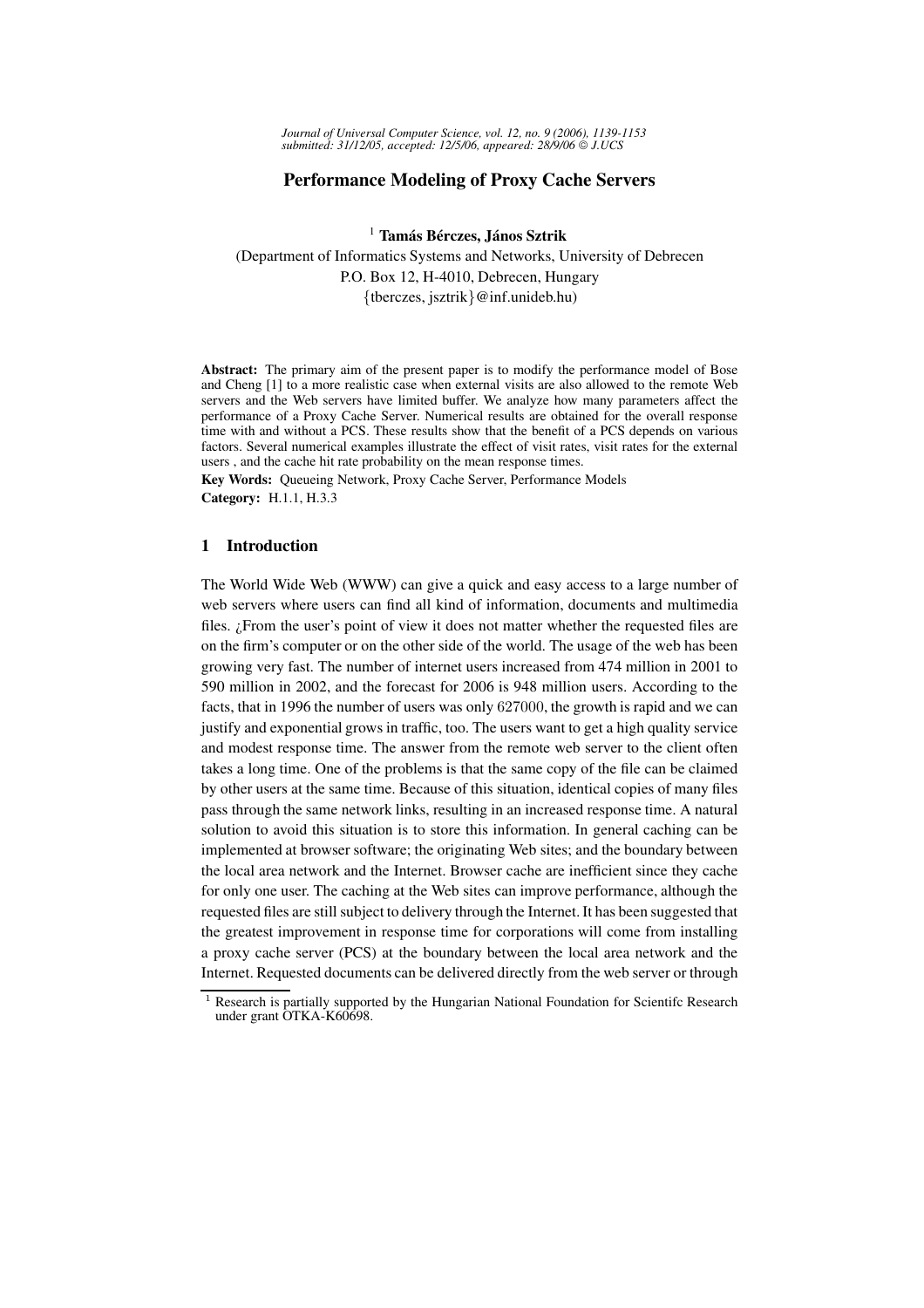a proxy cache server. A PCS has the same functionality as a web server when looked at from the client and the same functionality as a client when looked at from a web server. The primary function of a proxy cache server is to store documents close to the users to avoid retrieving the same document several times over the same connection.

In this paper a modification of the performance model of Bose and Cheng [1] is given to deal with a more realistic case when external visits are also allowed to the remote Web servers and the Web servers have a limited buffer. For the easier understanding of the basic model and comparisons we follow the structure of the cited work. In Section 2 we construct a queuing network model to study the dynamics of installing a PCS. Overall response-time formulas are developed for both the case with and without a PCS. In Section 3 numerical experiments are conducted to examine the response time behavior of the PCS with respect to various parameters of the model. Concluding remarks can be found in Section 4.

# **2 An analytical model of Proxy Cache Server traffic**

In this section we briefly describe the mathematical model with the suggested modifications. Using proxy cache server, if any information or file is requested to be downloaded, first it is checked whether the document exists on the proxy cache server. (We denote the probability of this existence by  $p$ ). If the document can be found on the PCS then its copy is immediately transfered to the user. In the opposite case the request will be sent to the remote Web server. After the requested document arrived to the PCS then the copy of it is delivered to the user.

The advantage of a PCS depends on several factors: The probability of the "cache hit rate" of the PCS, the speed of the PCS, the bandwidth of the firm's and the remote network and the speed of the remote web server [1].

Fig. 1 illustrates the path of a request in the modified model starting from the user and finishing with the return of the answer to the user. The notations used in this model are collected in Table 1.

We assume that the requests of the PCS users arrive according to a Poisson process with rate  $\lambda$ , and the external visits at the remote web server form a Poisson process with rate Λ.

Let F be the average of the requested file size. We define  $\lambda_1, \lambda_2, \lambda_3$  and  $\lambda_5$  such that:

$$
\lambda_1 = p * \lambda \text{ and } \lambda_2 = (1 - p) * \lambda \tag{1}
$$

$$
\lambda_3 = \lambda_2 + \Lambda \,, \lambda_5 = (1 - P_b) \ast \lambda_2 \tag{2}
$$

The solid line in Fig 1.  $(\lambda_1)$  represents the traffic when the requested file is available on the PCS and can be delivered directly to the user. The  $\lambda_2$  traffic depicted by dotted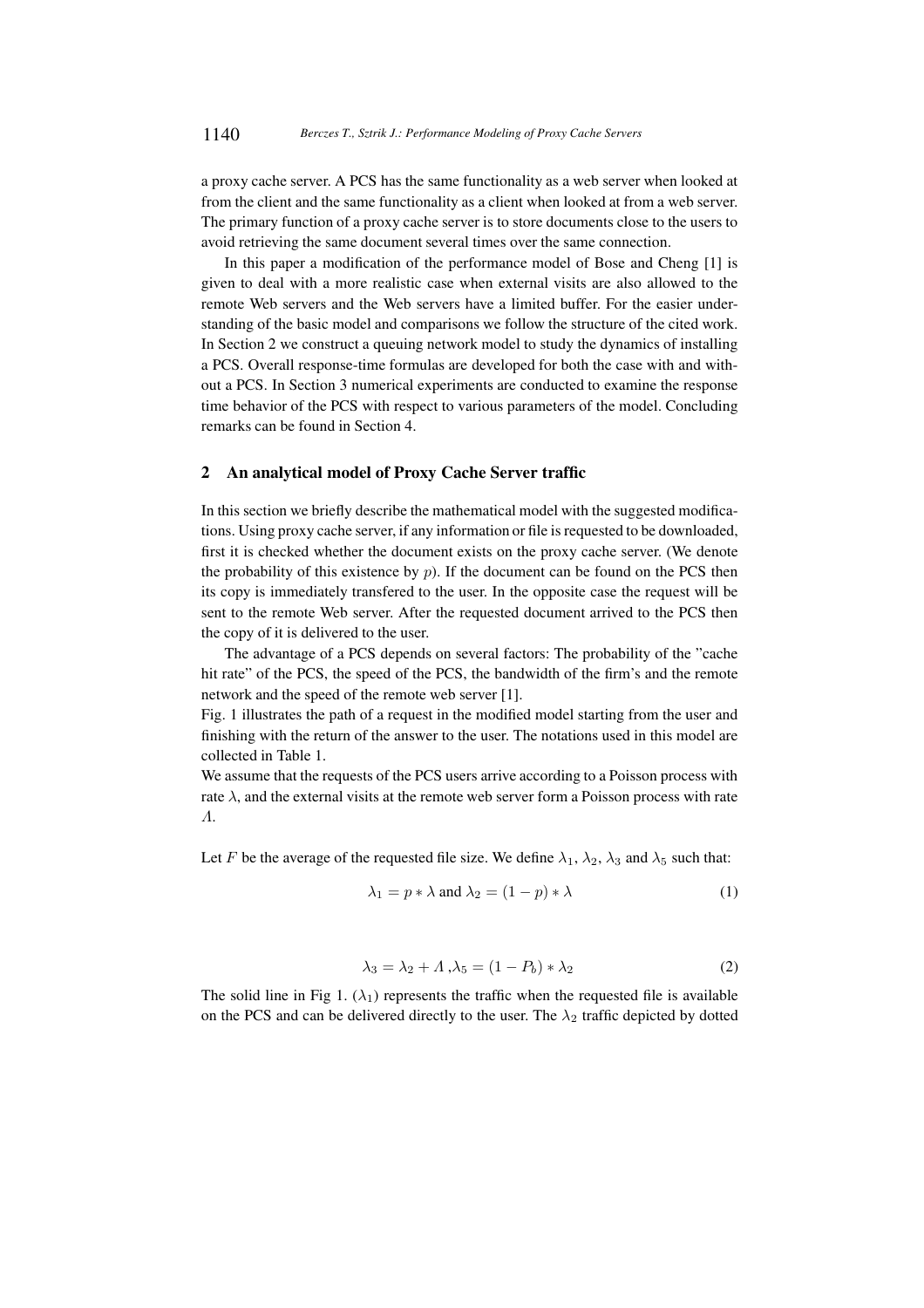

**Figure 1:** Network model

line, represents those requests which could not be served by the PCS, therefore these requests must be delivered from the remote web server. Naturally the web server serves not only the requests of the studied PCS but it also serves requests of other external users. Let  $\lambda_3$  denote the intensity of the overall requests arriving to the remote Web server. The  $\lambda_3$  traffic undergoes the process of initial handshaking to establish a onetime TCP connection [7], [1]. We denote by  $I_s$  this initial setup.

According to [1], "The remote Web server performance is characterized by the capacity of its output buffer  $B_s$ , the static server time  $Y_s$ , and the dynamic server rate  $R_s$ ." In our model we assume that the Web server has a buffer of capacity K. Let  $P_b$  be the probability that a request will be denied by the Web server. As it is well-known from basic queueing theory the blocking probability  $P_b$  for the  $M/M/1/K$  queueing system:

$$
P_b = P(N = K) = \frac{(1 - \rho) * \rho^K}{1 - \rho^{K+1}}
$$
\n(3)

where

$$
\mu = \frac{R_s B_s}{F(Y_s R_s + B_s)}\tag{4}
$$

Now we get

$$
\rho = \frac{\lambda_3 F(Y_s R_s + B_s)}{R_s B_s} \tag{5}
$$

Now we can see that the requests arrive to the buffer of the Web server according to a Poisson process with rate

$$
\lambda_4 = (1 - P_b) \ast \lambda_3 \tag{6}
$$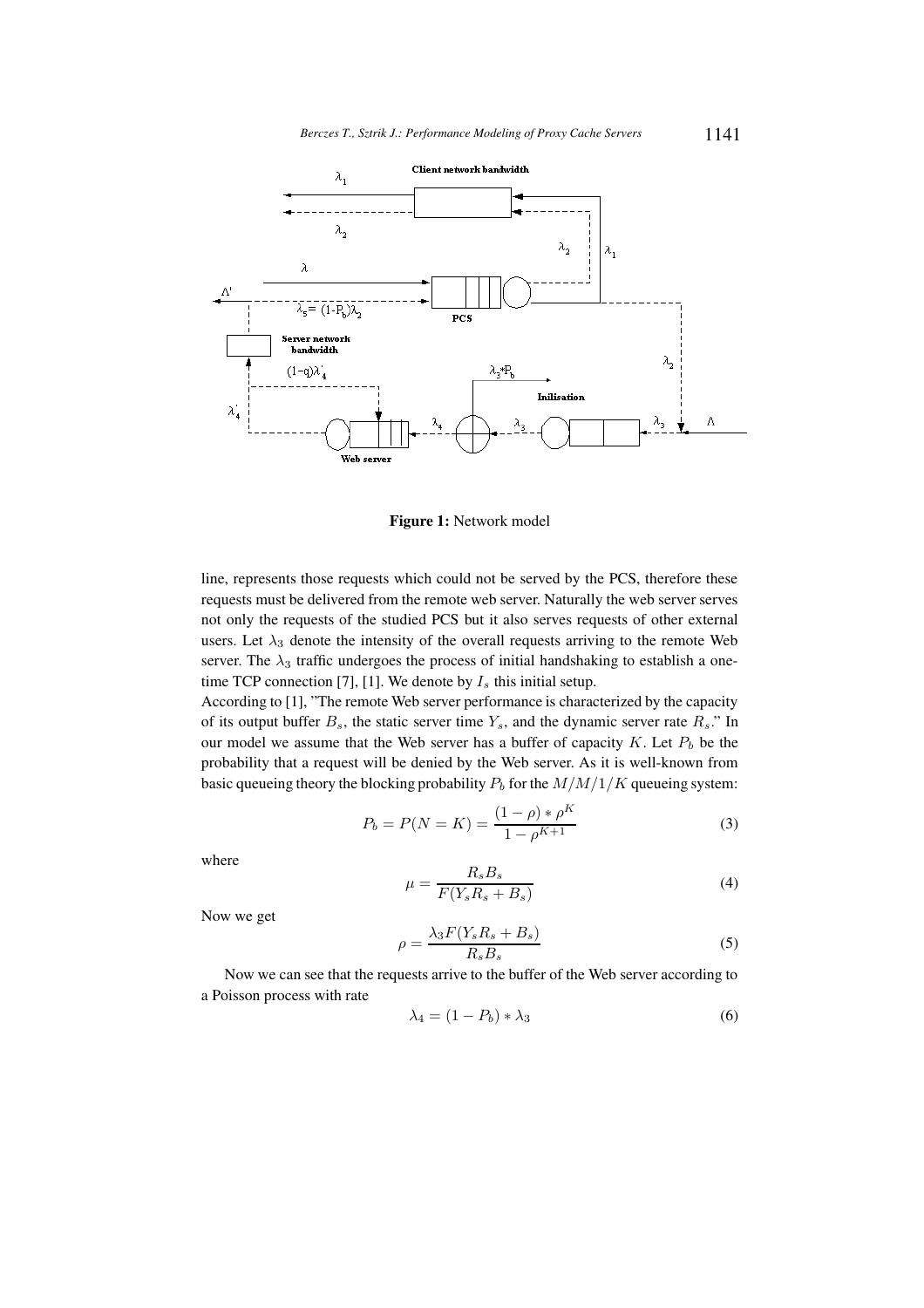The performance of the firm's PCS is characterized by the parameters  $B_{xc}$ ,  $Y_{xc}$  and  $R_{xc}$ .

If the size of the requested file is greater then the Web server's output buffer it will start a looping process until the delivery of all requested file's is completed. Let

$$
q = \min\left(1, \frac{B_s}{F}\right) \tag{7}
$$

be the probability that the desired file can be delivered at the first attempt. Let  $\lambda'_{\ell}$  $\frac{1}{4}$  be the rate of the requests arriving at the Web service considering the looping process. According to the conditions of equilibrium and the flow balance theory of queueing networks

$$
\lambda_4 = q * \lambda_4' \tag{8}
$$

Then, we get the overall response time:

$$
T_{xc} = \frac{1}{\frac{1}{I_{xc}} - (\lambda)} + p * \left\{ \frac{1}{\frac{B_{xc}}{F * (Y_{xc} + \frac{B_{xc}}{R_{xc}})} - \lambda_1} + \frac{F}{N_c} \right\}
$$
  
+  $(1 - p) * \left\{ \frac{1}{\frac{1}{I_s} - \lambda_3} + \frac{1}{\frac{B_s}{F * (Y_s + \frac{B_s}{R_s})} - \frac{\lambda_4}{q}} \right\}$  (9)  
+  $\frac{F}{N_s} + \frac{1}{\frac{B_{xc}}{F * (Y_{xc} + \frac{B_{xc}}{R_{xc}})} - \lambda_5} + \frac{F}{N_c} \right\},$ 

The response time  $T_{xc}$  consists of tree terms.

The first term is the time to check whether the requested file is on the PCS or not. This is derived form the waiting time in an  $M/M/1$  queueing system where the visits form a Poisson process with rate  $\lambda$  and the service rate is  $\frac{1}{I_{xc}}$ .

The second term is the response time in the case if the requested document exists on the PCS, the probability of which is  $p$ . The first item in this term is the waiting time on the PCS, where the numerator  $\frac{B_{xc}}{F*(Y_{xc} + \frac{B_{xc}}{R_{xc}})}$  is the "service demand". The second item in the second term correspond to the required time for content to travel through the client network bandwidth.

The third term is the response time when the requested file does not exist on the PCS. The probability of that event is  $(1 - p)$ . This term consists of tree terms too. The first item is the expected one-time initialization time of the TCP connection between the PCS and the remote web server. The second item is the waiting time of the queueing system on the remote Web server, where  $\lambda_4/q = \lambda_4'$  $\int_4$  and  $F/N_s$  is the expected time of transferring the requested documents on the network of the bandwidth. The third term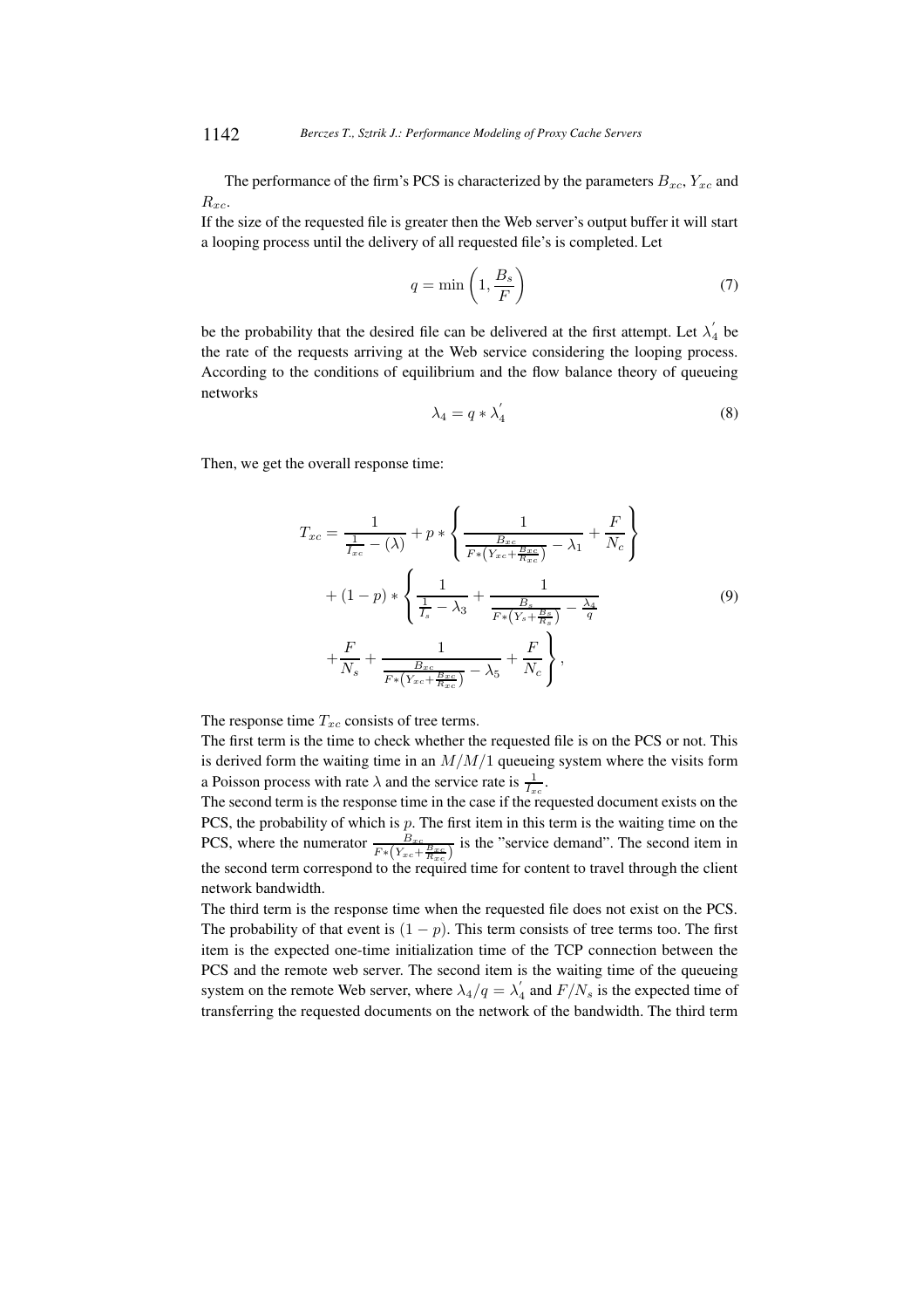is the waiting time of the PCS when the copy of the requested document is transfered to the user.

When there is no PCS, the overall response time T, is given by the same arguments:

$$
T = \frac{1}{\frac{1}{I_s} - (\lambda + A)}
$$
  
+ 
$$
\frac{1}{\frac{B_s}{F*(Y_s + \frac{B_s}{R_s})} - \frac{(1 - P_b) * (\lambda + A)}{q}} + \frac{F}{N_s} + \frac{F}{N_c}
$$
 (10)

## **3 Numerical results**

For the numerical explorations the corresponding parameters of Cheng and Bose [1] are used. The value of the other parameters for numerical calculationd are:  $I_s = I_{xc}$ 0.004 seconds,  $B_s = B_{xc} = 2000$  bytes,  $Y_s = Y_{xc} = 0.000016$  seconds,  $R_s = R_{xc} = 0.000016$ 1250 Mbyte/s,  $N_s = 1544$  Kbit/s, and  $N_c = 128$  Kbit/s.

In Figures 2.- 10. the dotted line plot the case with a PCS and the normal line depicts the case without a PCS.

### **3.1 Effect of visit rate**

In Fig 2. the response time is depicted as a function of the visit rate. In this Figure the visit rates for the external users is 100 requests/s and the cache hit rate is 0.1. We see that in this case the response time will be greater when we install a PCS. In Fig 3. we use the same parameters, but the cache hit rate is 0.25. In this case the response time is the same with and without a PCS. In Fig. 4 we use a higher visit rate for the external users ( $\Lambda = 150$ ) with a smaller cache hit rate ( $p = 0.1$ ). When  $\lambda$  is smaller then 70 requests/s the response time is larger with a PCS than without a PCS. When we use a higher cache hit rate with a higher visit rate for the external users (Fig 5,  $p = 0.25$ ,  $\Lambda = 150$ ) the efficiency of PCS is clear. In this case the response time with a PCS will be smaller than the response time without a PCS for any value of the visit rate. So, we can see that the performance of a PCS depends on a high scale of the firms behaviour, but when the intensity of the requests from the firm is greater than 70, and the visit rate for the external users is 150 requests/s than it is enough a small cache hit rate to access a smaller response time.

### **3.2 Effect of visit rates for the external users**

Now we investigate the effect of the visit rate for the external users . In Fig. 6 the visit rate from the PCS is 20 requests/s, the requested file size is 5000 byte and the cache hit rate is 0.1. We can see that with these parameters installing a PCS we get a higher response time. In Fig. 7 we modified only the cache hit rate probability to 0.25. In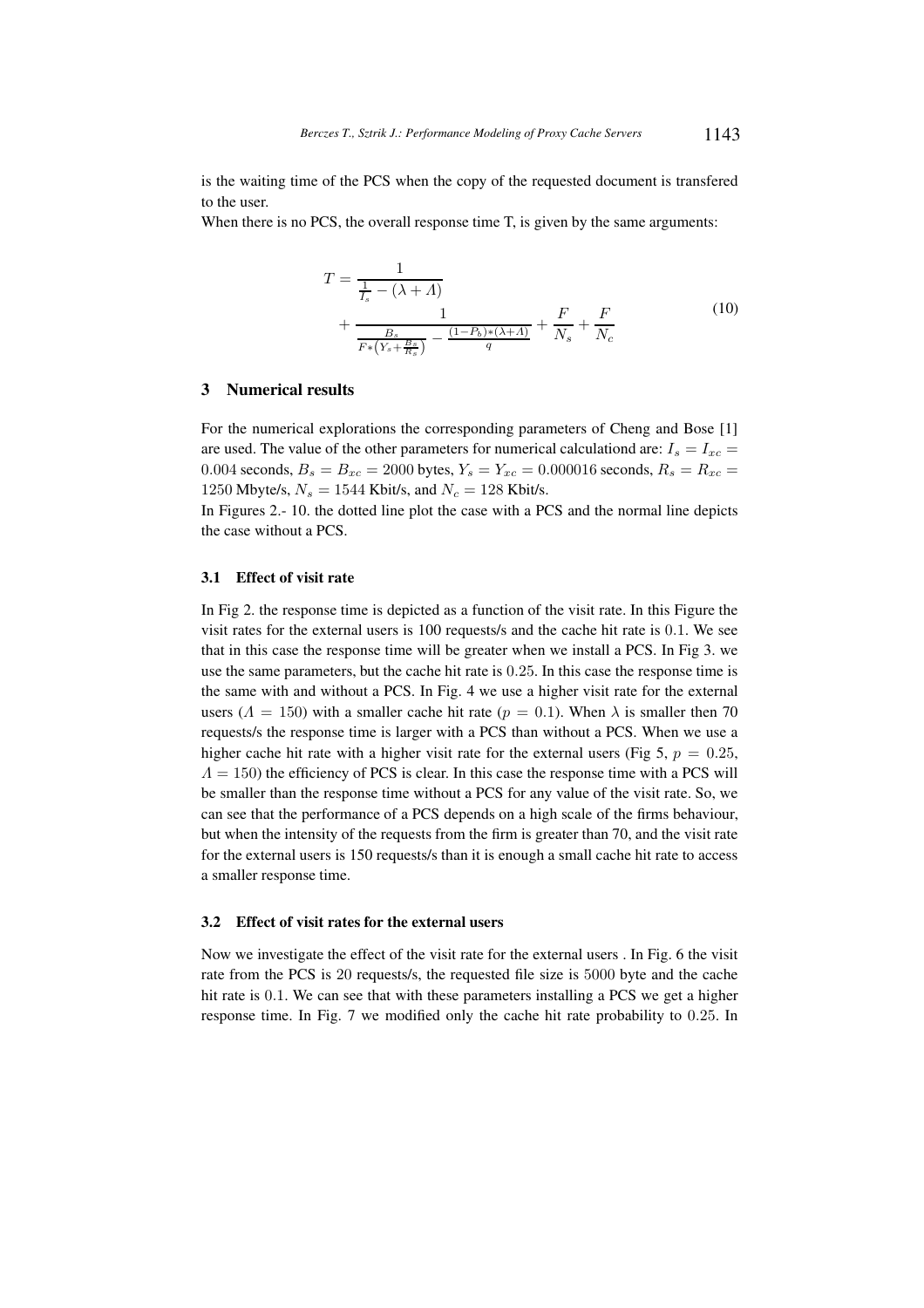this situation when we have more than 140 external requests/s then the response time with PCS is smaller than without a PCS. When the cache hit rate probability is smaller  $(p = 0.1)$  and  $\lambda = 70$  requests/s (Fig. 8) then the response time with a PCS is smaller than without, when we use a greater visit rate for the external users ( $\Lambda > 150$ ). When we use a higher cache hit rate probability (Fig. 9  $p = 0.4$ ) then the response time with a PCS is smaller, independently of the external visits. Observing Fig. 6 - 9, we can find that in general the response time with and without a PCS increases when the visit rate for the external users increases. When the visit rate of the studied firm is modest (20 requests/s) then the benefit of the PCS is visible when the visit rates for the external users are bigger or when the cache hit rate probability is higher.

#### **3.3 Comparison of the two model**

When the visit rate for the external users is zero ( $\Lambda = 0$ ) and the the buffer size (K) for the remote Web server is unlimited we get the equation used by Bose and Cheng. Fig 10. ( $p = 0.1$ ,  $F = 5000$  bytes,  $\Lambda = 0$ ) depicts the overall response time as a function of the arrival rate given by the equation used by Bose and Cheng and Fig 4. depicts the response time given by our model with the same parameters using visit rate for external users ( $\Lambda = 150$ ) and buffer size ( $K = 100$ ). Investigating Fig 4. we see that the response time with PCS will be smaller than without a PCS only in the case when we use a higher visit rate ( $\lambda > 85$ ). In Fig 4, the advantage of the PCS will be visible with lower visit rates ( $\lambda > 65$ ). The numerical examples show us that using our modifications we got a more realistic queueing network model. Using our modified model when the external visits are allowed, the PCS was beneficial with a lower traffic.

### **3.4 Effect of the cache hit rate probability**

Fig. 11 ( $\lambda = 20$ ,  $\Lambda = 100$ ,  $F = 5000$  bytes, K=100) depicts the overall response time as a function of the cache hit rate probability. The overall response time without a cache server is independent of p, as observed from (10). Hence we use  $T \approx 0.321$ s for all values of p. The overall response time with a PCS decreases as p increases as seen in Fig. 11. When we use a cache hit rate probability  $\approx 0.2$  the efficiency of a PCS is visible.

## **3.5 Effect of the buffer size**

Let  $T_{xc}^{\infty}$  denote the response time, when we use unlimited buffer for the Web server. In this case the blocking probability  $P_b$  is 0, so from (6) we get that  $\lambda_4 = \lambda_3$ . We can easily derive the overall response time using equation (9):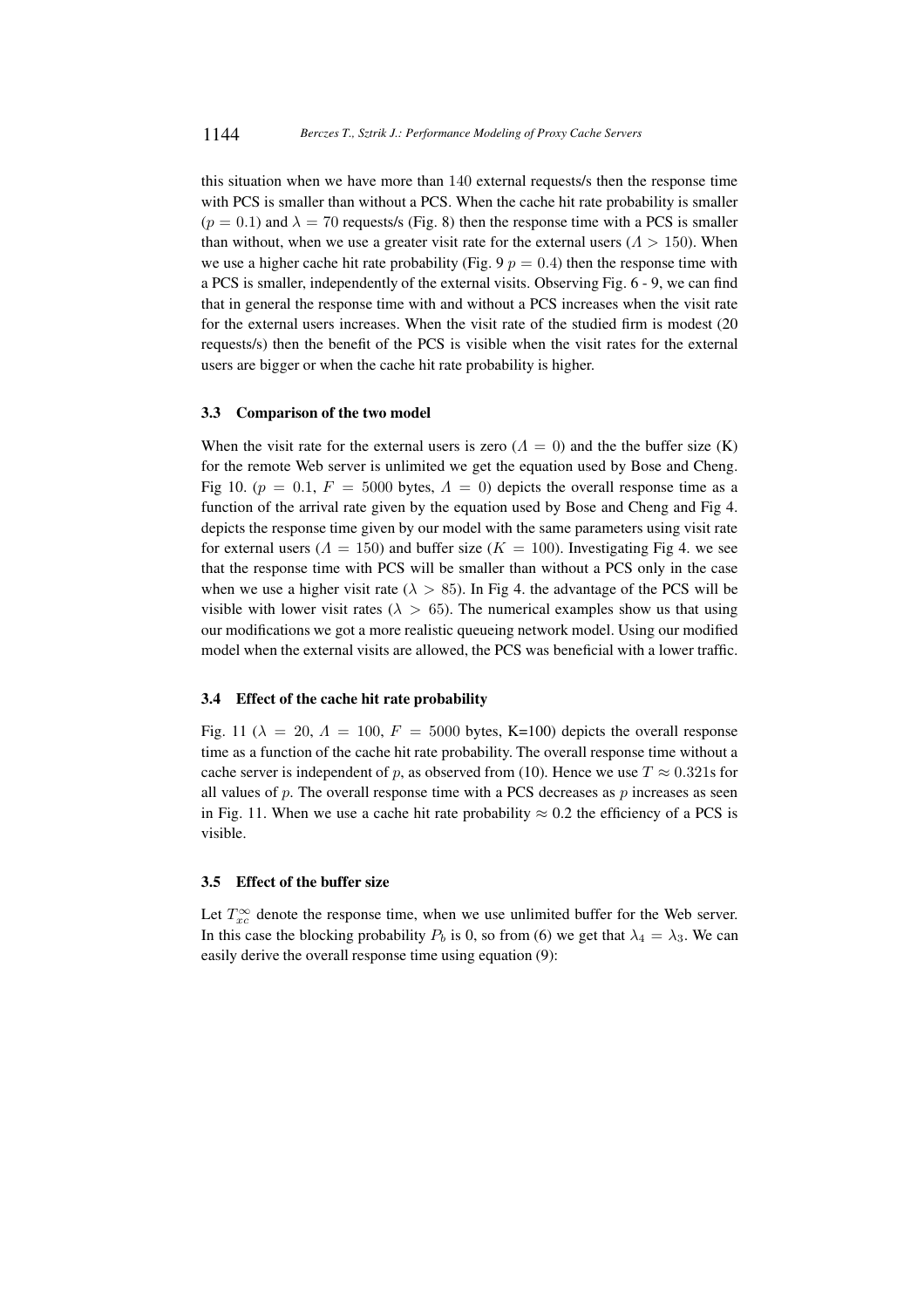$$
T_{xc}^{\infty} = \frac{1}{\frac{1}{I_{xc}} - (\lambda)} + p * \left\{ \frac{1}{\frac{B_{xc}}{F*(Y_{xc} + \frac{B_{xc}}{R_{xc}})} - \lambda_1} + \frac{F}{N_c} \right\}
$$
  
+  $(1 - p) * \left\{ \frac{1}{\frac{1}{I_s} - \lambda_3} + \frac{1}{\frac{B_s}{F*(Y_s + \frac{B_s}{R_s})} - \frac{\lambda_3}{q}} \right\}$  (11)  
+  $\frac{F}{N_s} + \frac{1}{\frac{B_{xc}}{F*(Y_{xc} + \frac{B_{xc}}{R_{xc}})} - \lambda_2} + \frac{F}{N_c} \right\},$ 

In Fig 12., 13. we depict the response time in function of the buffer size. In both Figures the dotted line plot the response time when we use Web server with limited buffer and the normal line illustrates the case when we use unlimited buffer. Of course, using unlimited buffer we get constant value for the response time. Accordingly, we would like to get information, regarding the effect of the buffer size on the response time.

When the visit rate for the external users is zero  $(Λ = 0)$  then the response time given by the equation equals to the response time given by the equation that was used by Bose and Cheng. In Fig 12. ( $p = 0.1$ ,  $\lambda = 70$ ,  $\Lambda = 0$ ,  $F = 5000$  bytes) we find that the buffer size of the Web server effects the response time only if it is very small. When the buffer size  $(K)$  is more than 5, the response time is independent of the buffer size. In Fig. 13 we analyze the situation when external visits are allowed ( $p = 0.1, \lambda = 70, \Lambda = 100$ ,  $F = 5000$  bytes). We can observe that allowing external visits the effect of the buffer size vanishes at a bigger value. In our case this happens when K is greater than 8.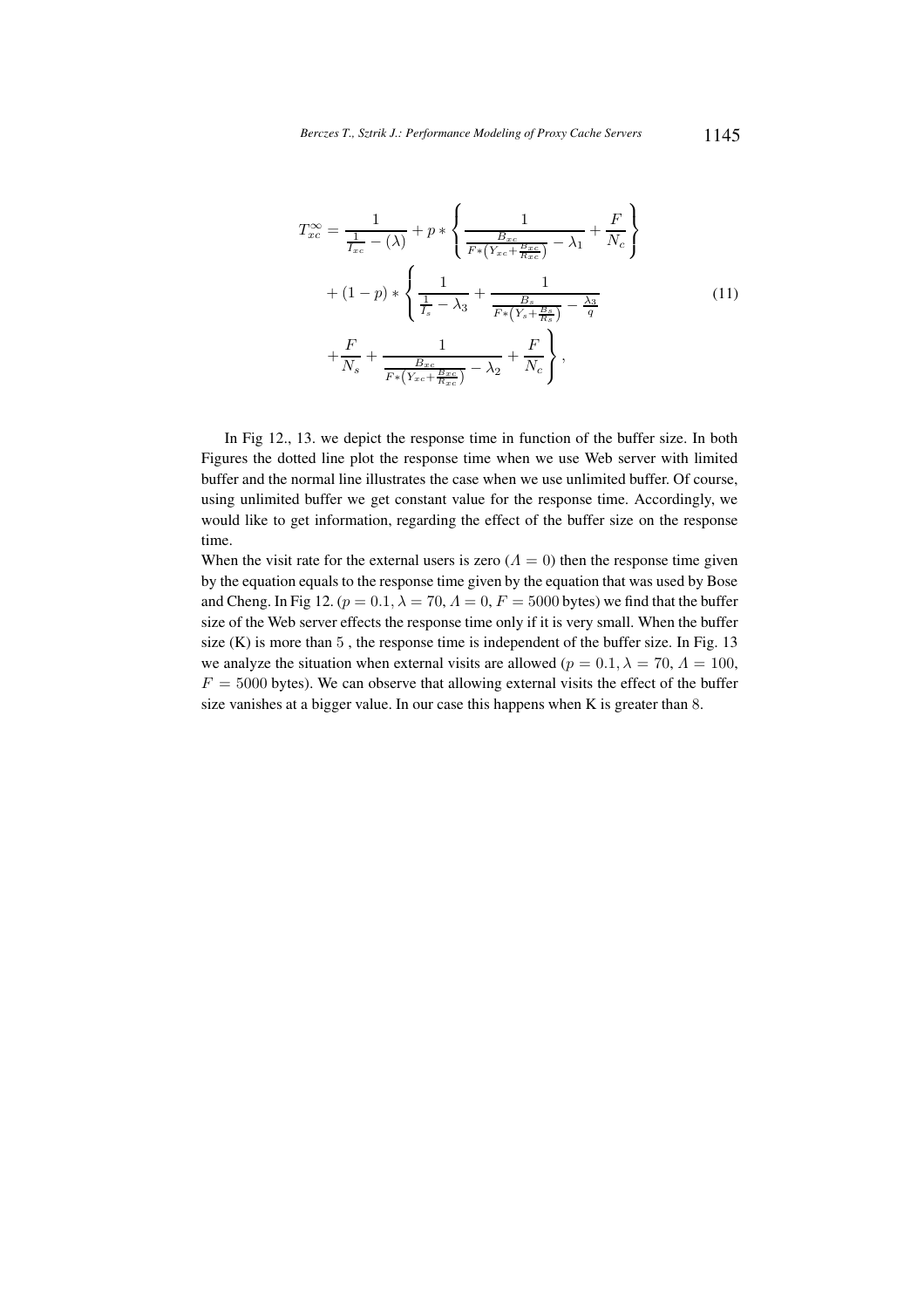

**Figure 2:**  $p = 0.1, F = 5000$  bytes,  $A = 100, K=100$ 



**Figure 3:**  $p = 0.25, F = 5000$  bytes, $A = 100, K=100$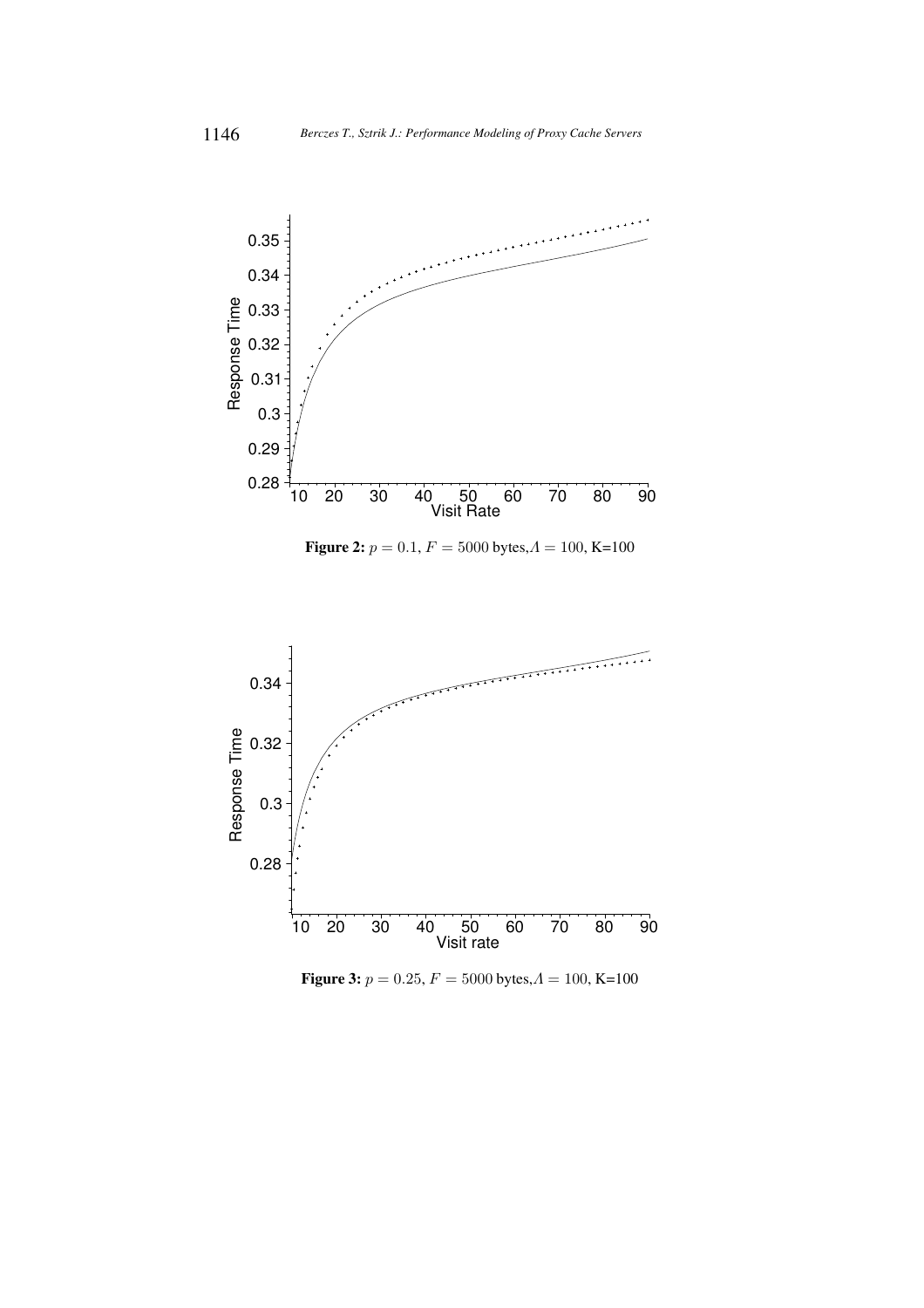

**Figure 4:**  $p = 0.1, F = 5000$  bytes,  $A = 150$ , K=100



**Figure 5:**  $p = 0.25, F = 5000$  bytes, $A = 150$ , K=100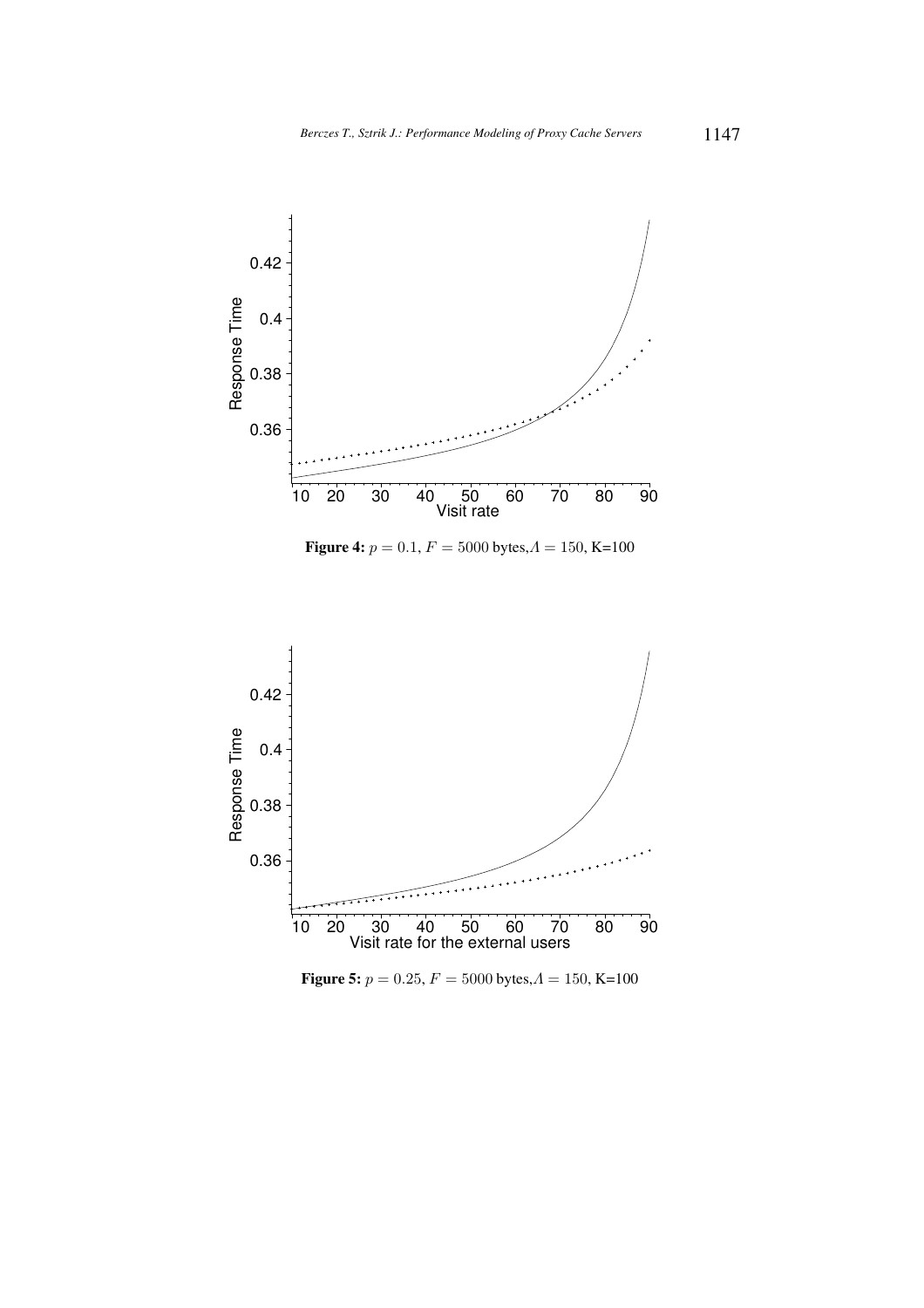

**Figure 6:**  $\lambda = 20$ ,  $p = 0.1$ ,  $F = 5000$  bytes, K=100



**Figure 7:**  $\lambda = 20$ ,  $p = 0.25$ ,  $F = 5000$  bytes, K=100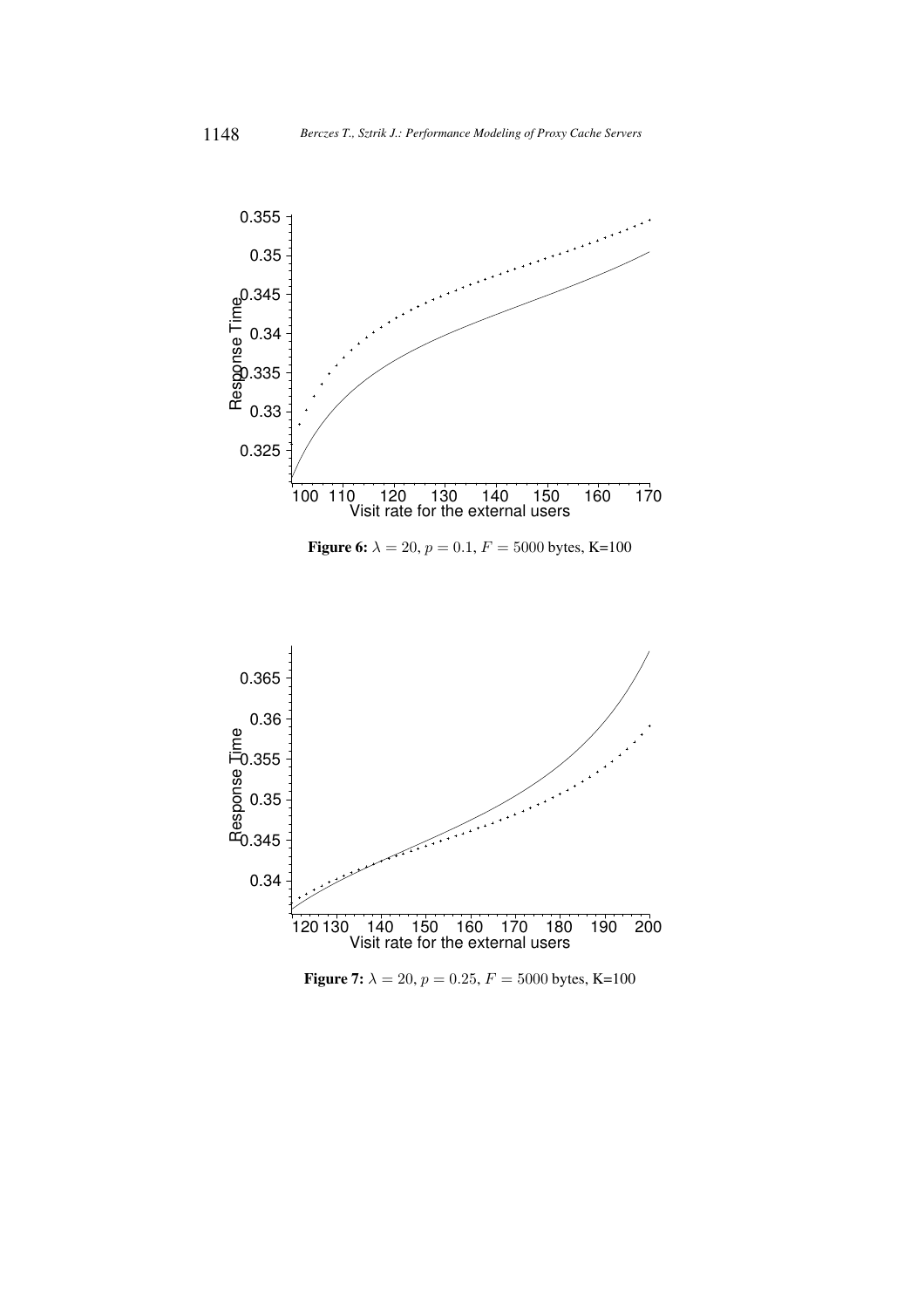

**Figure 8:**  $\lambda = 70$ ,  $p = 0.1$ ,  $F = 5000$  bytes, K=100



**Figure 9:**  $\lambda = 20$ ,  $p = 0.4$ ,  $F = 5000$  bytes, K=100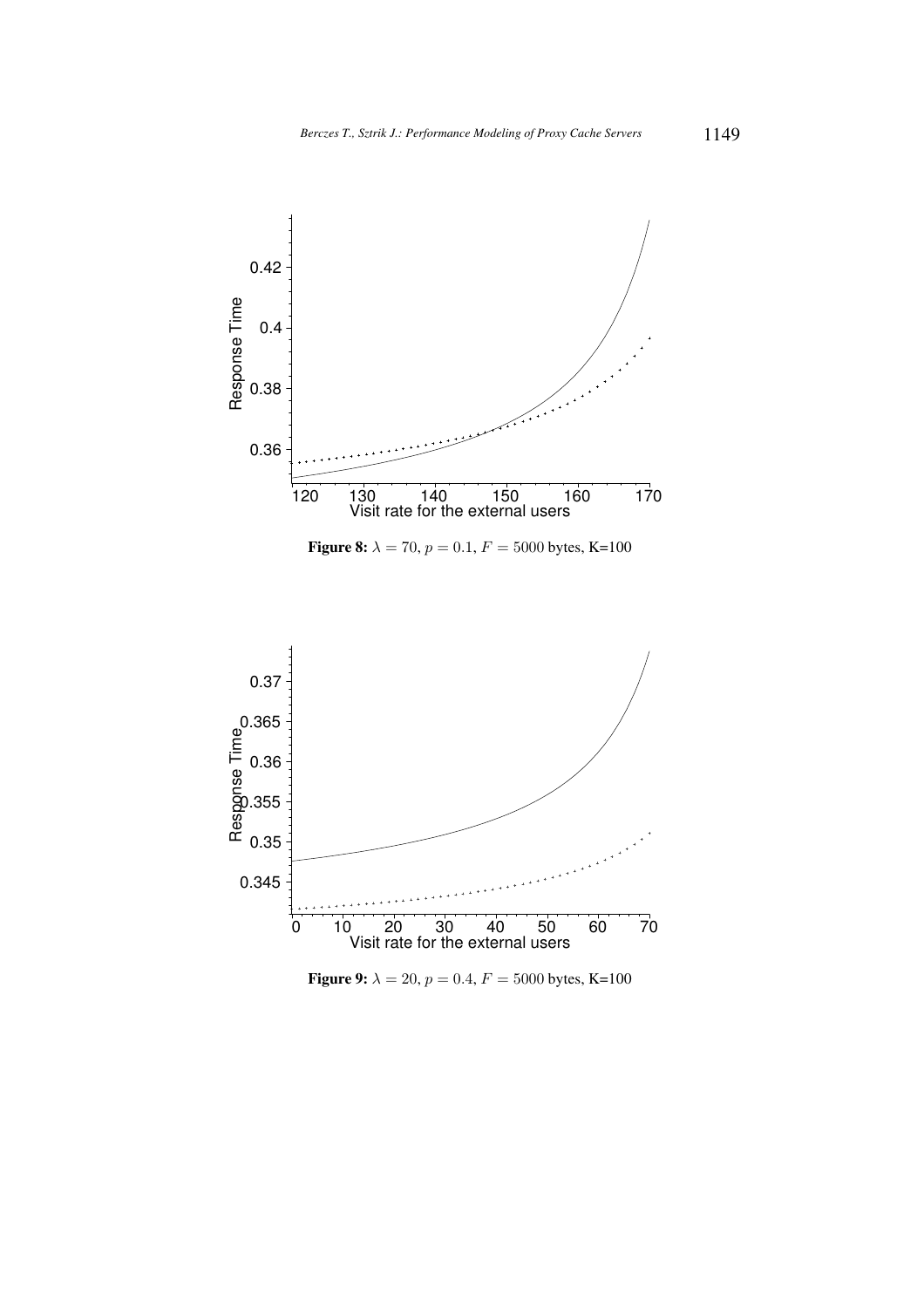

**Figure 11:**  $\lambda = 20$ ,  $\Lambda = 100$ ,  $F = 5000$  bytes, K=100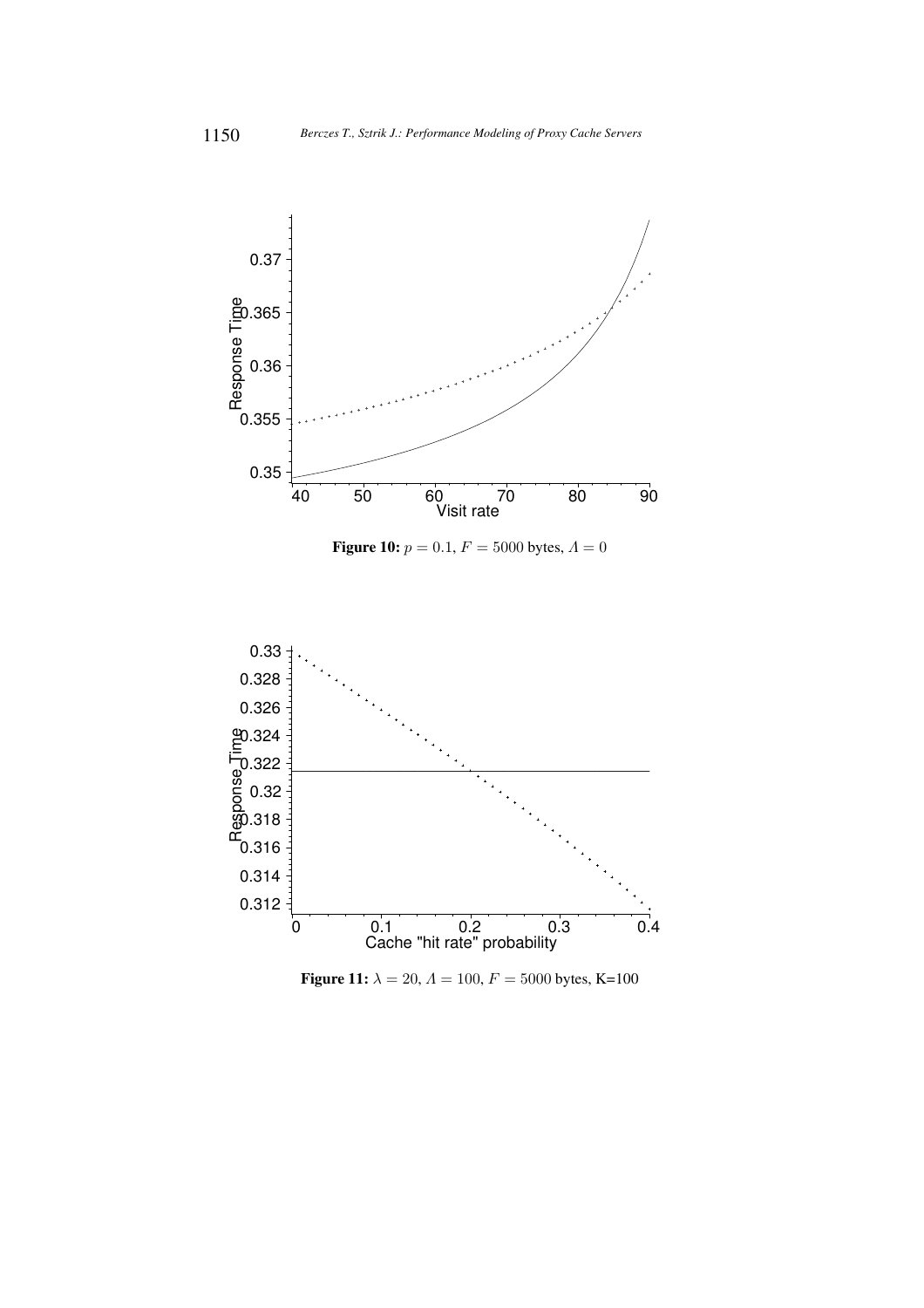

**Figure 12:**  $p = 0.1, \lambda = 70, \Lambda = 0, F = 5000$  bytes



**Figure 13:**  $p = 0.1, \lambda = 70, \Lambda = 100, F = 5000$  bytes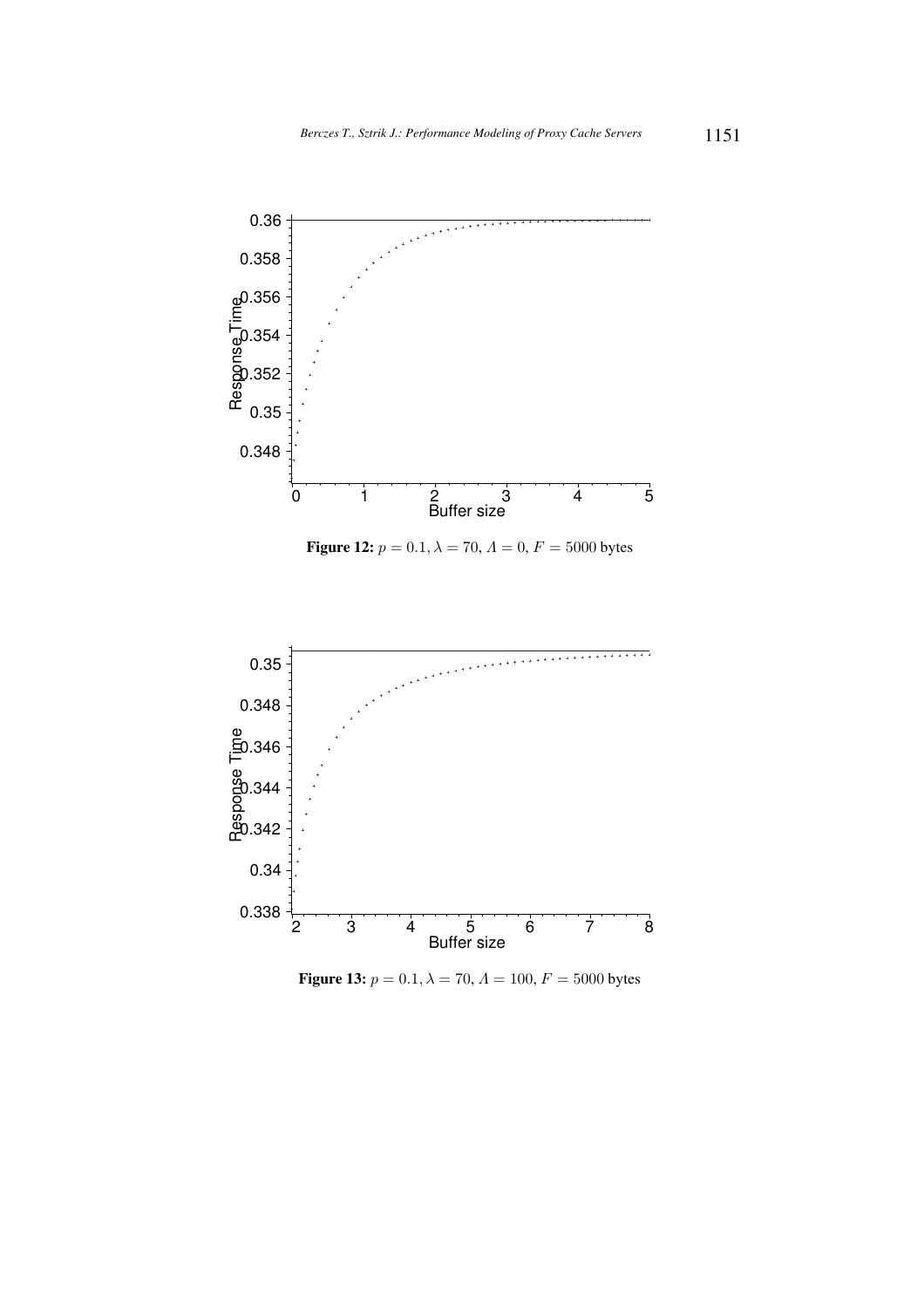- F: average file size (in byte)
- p: cache hit rate probability

 $B_{xc}$ : PCS output buffer (in byte)

 $I_{xc}$ : lookup time of the PCS (in second)

- $Y_{xc}$ : static server time of the PCS (in second)
- $R_{xc}$ : dynamic server time of the PCS (in byte/second)
- $N_c$ : client network bandwidth (in bit/second)
- $B_s$ : Web output buffer (in byte)
- $I_s$ : lookup time of the Web server (in second)
- $Y_s$ : static server time of the Web server (in second)
- $R_s$ : dynamic server time of the Web server (in byte/second)
- $N_s$ : server network bandwidth (in bit/second)
- $K$ : the buffer size of the Web server (in requests)

## **Table 1: Notations**

## **4 Conclusions**

We modified the queueing network model of Bose and Cheng [1] to a more realistic case when external arrivals are allowed to the remote web server and the web server has limited buffer. To examine this model we conducted numerical experiments adapted to realistic parameters. We noticed that, when the arrival rate of requestsincreases, then the response times increase as well regardless of the existence of a PCS. But in contrast with [1] when external visits are allowed to the remote web server, the PCS was beneficial with a low traffic and a low cache hit rate. When we used a high visit rate with a high cash hit rate probability, then the response time gap was more significant between the cases with and without a PCS.

To compare the two models we examined the effect of the visit rate for the external users. With low external arrival rate installing a PCS resulted higher response times. Increasing the visit rate for the external users, the difference between response time with and without a PCS was smaller and smaller until this difference vanished and the existence of a PCS resulted lower response times.

Examining numerical results it was clear that allowing external arrivals and limited buffer a more realistic model was obtained.

## **References**

1. BOSE, I. , CHENG, H.K., Performance models of a firms proxy cache server. *Decision Support Systems and Electronic Commerce.*, **29** (2000), 45–57.

 $\lambda$ : arrival rate from the PCS

Λ: visit rates for the external users